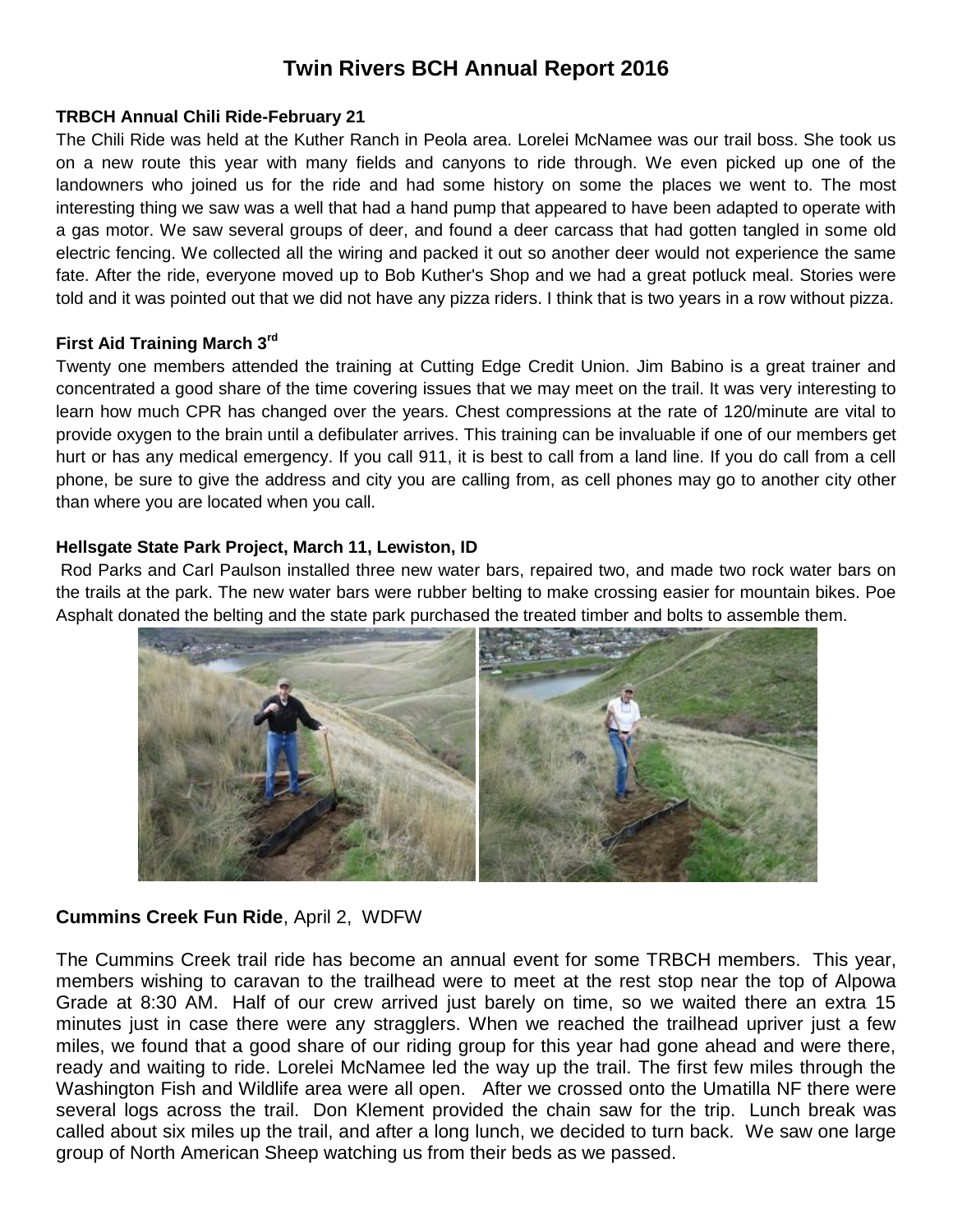## **Primeland Spring Outdoor Event, April 16, Lewiston, ID**

The Dutch Oven samples were a hit and went fast. I think we had more youth riders this year than we ever have had. The royalty and members walked many miles in the round pen with some big smiles from the kids! Thanks to everyone that brought their stock and walked their legs off.

## **Green Gulch Trail Marking,** April 25**, Washington Fish & Wildlife Area (WDFW)**

Members rode on ATV's and removed about a quarter mile of fence and used the t-posts to mark the old cattle trail from the top of Green Gulch to the top of the road above Rodgerburg, WA on the Snake River. This makes a nice six hour loop ride.

## **Kid's Kamp Work Project, WDFW**

The new 500' waterline is installed at Smoothing Iron Ranch. Bob Hough, Rod Parks and Tom Barnes did the labor with some help from two WDFW summer interns. Thanks to Bob Dice from WDFW for getting us the materials, excavator and other equipment to get the work accomplished. We will be able to fill water buckets at the upper barn during camp from now on!

## **Wilderness Gateway Campground Cleanup,** May 14-15**, Clearwater-NezPerce NF**

Most of us arrived Friday evening and had some great Chicken Noodles provided by Billie Havens. Before dinner we did some cleaning in the camping areas as there had been a real wind storm and all the pavement was a mess with limbs and pine needles. Saturday, we continued cleaning up the camp areas, sprayed all the gravel areas with chemical to kill the weeds, and sanded and scraped the picnic tables. Lorelei McNamee and Karen Parks started staining the tables and kept the rest of us busy staying ahead of them with the belt sanders and wire brushes. The tables looked real good. After lunch the four of us that had stock had plans to ride up to Huckleberry flats, but the trees across the trail kept us from making it there. We cleared about 10 trees across the trail and then decide it was time to return so we would not miss out on the potluck dinner. We had plans for a big ride on Sunday before we went home, but the rain dampened our plans. Don, Billie and Rod went to Loop "B" to help the FS crew with clearing brush until after about an hour and a half we were all soaked to the bone and the chipper was broke down so we quit for the day without a ride. It rained all the way home, so we were glad we did not try to ride.



## **Fun Ride Pre-ride, June 3rd, Lewiston, ID area, Idaho Dept. of Fish & Game (IDFG)**

Kruze Meadows Parking lot was a busy place as some members cleaned up the litter. Other dragged magnets across the gravel picking up nails to cut down on flat tires. This is the third year we have dragged magnets and each year we get less to haul away. Other members saddled up and rode the route clearing brush and cutting out down trees and marking the trails for the big day on the  $4<sup>th</sup>$ . Thanks to all the eager workers and Idaho Fish & Game for letting us use this great location to host our ride in the Craig Mountains.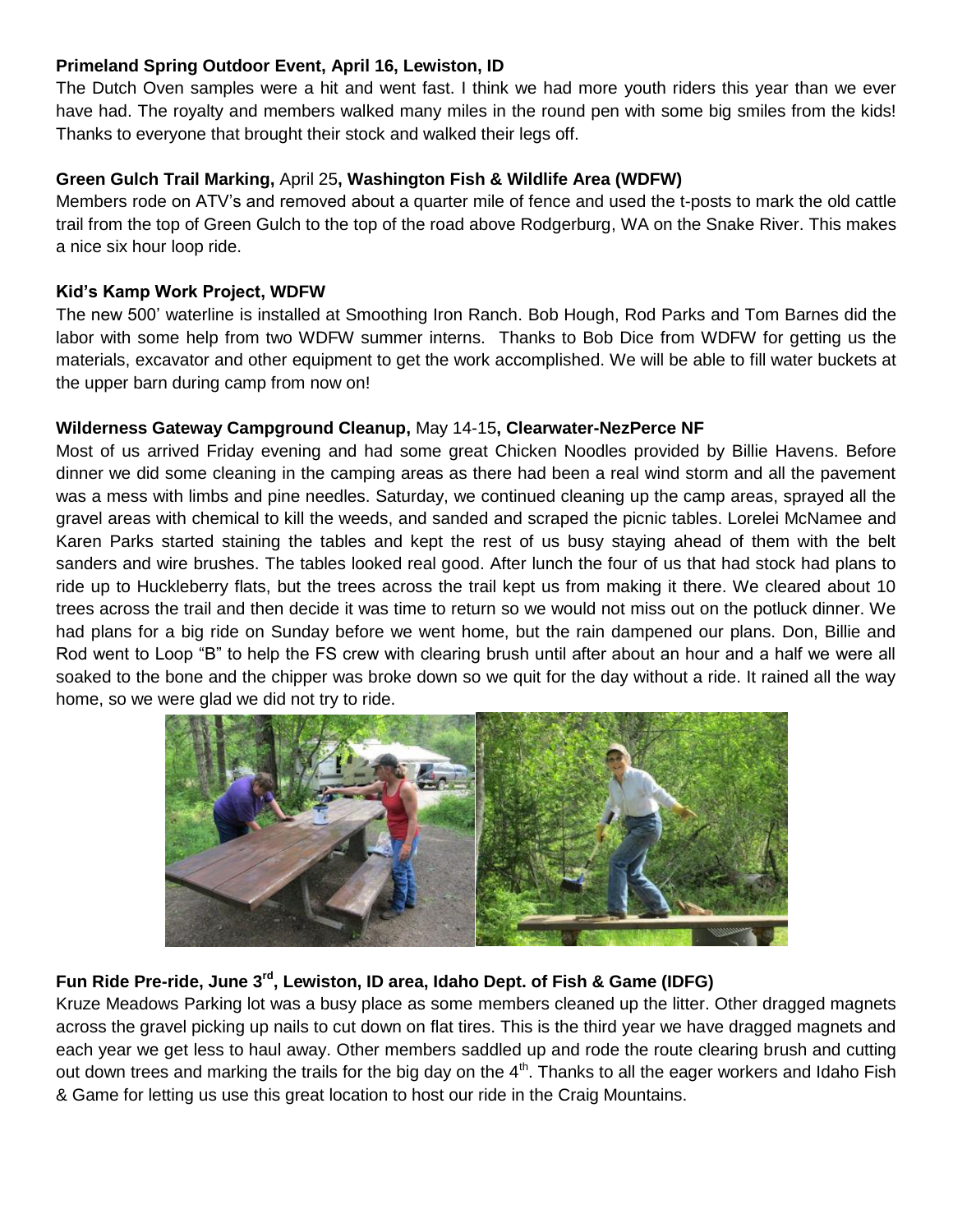#### **TRBCH Fundraiser Ride**, **June 4th**

We could have not had a better day for the ride. We sold 147 hands with 35 of them being youth riders. We paid three places for adults and three for youths. There were no incidents on the trail and, as usual, riders enjoyed the games of chance at each check station. Thanks so much for Idaho Fish & Game letting us use Kruze Meadows for our fundraiser ride and the support from all the riders.

## **Dough Creek Cabin Adopt-A-Cabin Project, June 5th (IDFG)**

We met at Madden Corrals and saddled up for the ride to the cabin. It was supposed to get to 100 degrees in the valley that day, so we wanted to get there, get the work done and back out before it started roasting us. There were not as many trees across the trail as we anticipated from the 2014 fire, but was quite a bit of brush to clear. The area that we treated to kill the grass around the cabin did not look as good as we had hoped. We pulled some big weeds by hand and mowed down the others with string trimmers. Some cleaned up the cabin and the rest went to cutting scotch thistle with shovels and loppers in the immediate area around the cabin, trail to the water, and around the outhouse. One window was broken at the cabin. We patched it up the best we could and measured it to buy a new one to replace it. We hope to get it packed down and installed before winter. We got done a little before noon, ate lunch, and then headed back up the trail. We were very lucky that the day did not get as hot as predicted and we had cloud cover. The animals as well as all of us were happy to see the trailers back at the corrals. IDFG purchased two new windows and members installed them in September.

## **Kid's Kamp Pre Kamp Setup, June 12, Smoothing Iron Ranch, WDFW**

We had a great crew of workers. We had the wall tents set up in no time. It took us a while to get tarps over the tents. The other crew had all the stock pens set up by the time the tents were done. Then we all started hauling the supplies from the basement while others set up the chapter awning, table and chairs. Tom Barnes washed out the hay barn for the boys to sleep in. With all the workers we had, we were done by noon and had a great lunch made by Pat Hough and Karen Parks. Thanks everyone!

## **Kid's Kamp 2016, June 14-18, WDFW**

This was the year of the rain. I do not know what is better, rain or 100 degree temperature like we had a few years back. We ended up with 23 kids and their stock, eight boys, a new record. Kids handle the weather much better than the members, but all survived thanks to the warm house. While the kids were learning how to use highlines, one horse got loose at the corrals, ran off, and did not get found for four days. The horse had some injuries when found but has recovered. We thank all the presenters that donate them time to work with the kids.

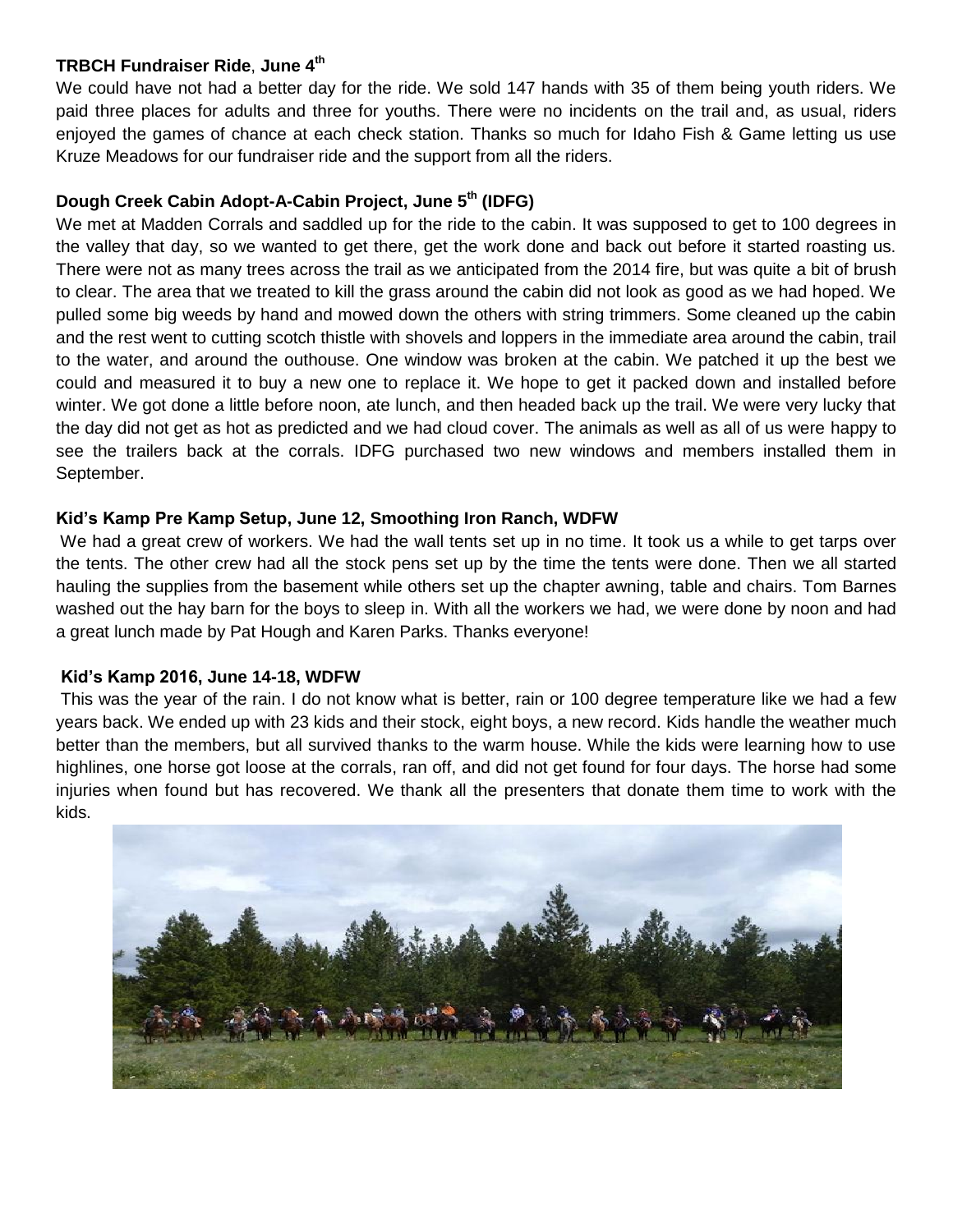#### **North Fork Clearwater River Multiple Projects, June 14-25, Clearwater-NezPerce NF**

The 14<sup>th</sup> we all arrived at the meadow past Kelly Creek Trailhead with rain most of the way in. The morning of the 15<sup>th</sup>, the forest service crew arrived and we started figuring out our loads. Tim Lewis, FS, had given us a couple four foot culverts to pack in as well as supplies for the trail crew to pack to Bear Creek on Kelly Creek Trail. We had eight pack animals, so had no problem getting everything there. The next morning we drove back down the North Fork to Weitas Creek and loaded up some personal gear and headed across the newly repaired bridge and up the trail to Weitas Guard Station to spend the night. We anticipated an easy day, but it took us five hours, cutting down trees with the chain saw, to make it the seven miles to the guard station. The off and on rain did not make the ride any more enjoyable. Our hay and grain and spray materials were hauled to the guard station by FS pickup. It was really nice to have the cabins to stay in and dry out our wet clothes. The project was spraying noxious weeds up Weitas Creek. On the  $17<sup>th</sup>$ , we mantied up eight bales of hay, two horseback sprayers, and two backpack sprayers and headed another eight miles up Weitas Cr. to Windy Cr. There were several more trees to cut out, but nothing like the day before. We left with our loaded pack stock at 9:30 am and got back at 6:30 pm. A late dinner and another night in the nice cabins. On the 18<sup>th</sup>, we packed to Windy Cr with camp gear and had plans to spray in the afternoon, but rain arrived as we were setting up camp, so no spraying that day. Kearstin Edwards, FS, showed up to pack one of the horseback sprayers back down to West Virginia Flats where she planned to use it the next day. Her horse did a little bucking demonstration with the spray tanks, but settled down after a while. The morning of the 19<sup>th</sup>, it was still too wet to spray so we went for a ride up trail # 174 as Jim White wanted to put a game camera for IDFG on the ridge. We cut some trees and made it about 2 miles and then turned around as too many trees and had to get back to spray weeds. Jim & Billie sprayed the area around Windy Cr. with backpack sprayers for spotted knapweed, sulfur cinquefoil, canada thistle, and hounds tongue. Rod used a horseback sprayer on the trail from Windy Cr. to Johnagan Cr. Steve hauled water to Rod in the horseback sprayer. On the 20<sup>th</sup> the dew was too heavy to spray so we headed to Liz CR Cabin as none of us had been there before, 2.5 miles away. We ran out of gas in the saw before we made it, so back to spraying in the afternoon. On the 21<sup>st</sup>, we packed up camp and headed back to our vehicles at the North Fork and drove back to camp at Kelly Cr. Tim Lewis had four more culverts for us to pack in to Bear CR on the 22<sup>nd</sup>, and then we packed out the trail crew to Kelly Cr trailhead. We rested on the 23<sup>rd</sup>, and then packed two employees from the Great Burn Study Group into Hanson Meadows on Kelly Creek on the 24<sup>th</sup>. We had originally planned to do a fun ride on the 25<sup>th</sup> and head home on the 26<sup>th</sup>, but decided we had maxed out our fun with all the riding and packing and headed home a day early. We had a great crew and figured out how to pack some odd loads without any mishap. Well, there were two pizza events when Rod's saddle horse went back to camp without him to Windy Creek and then the next day Steve's saddle horse decided to do the same. We could not get too upset since they did not go clear back to the trailhead, 16 miles away. The FS trail crew and the Great Burn crew did a great job of keeping their loads to packable sizes and weight.

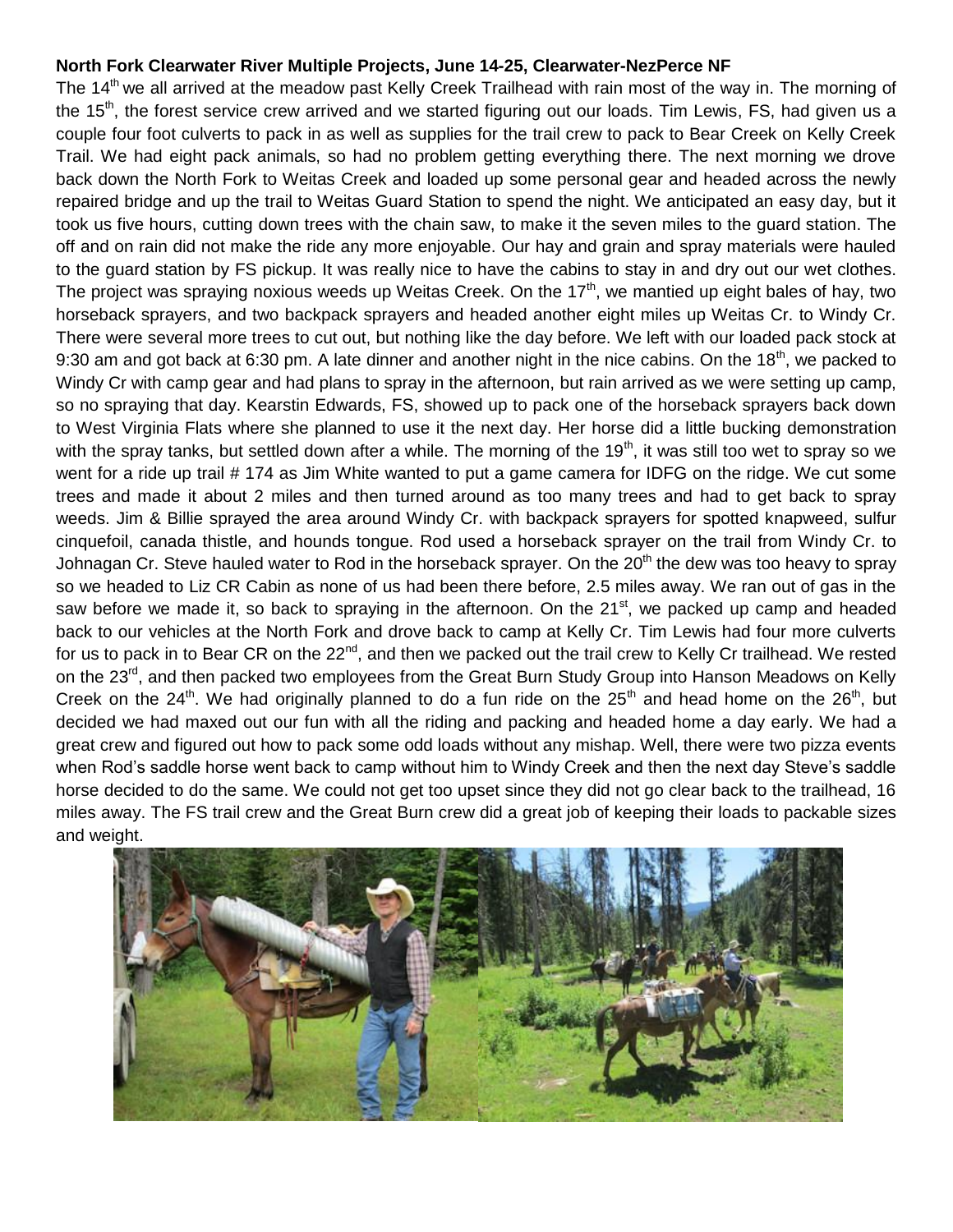

## **Kid's Kamp Appreciation Dinner, July 28th, Anatone, WA**

Vic Dalosto treated workers from Kid's Kamp to dinner and drinks at the Anatone Café for the efforts members put into trying to find his daughters horse that ran off at Kid's Kamp. Indego's horse was found after being gone for several days. We are all thankful the horse was found and appreciated the dinner that Vic treated us to.

## **Hunt Idaho Expo, Aug. 27th Idaho Fish & Game Office, Lewiston, ID.**

Jim White, Pat Bogar, & Rod Parks were ready with a horse and mule to discuss with the attendees packing skills and hands on learning some of the skills they have acquired. There were over three hundred members of the public that signed up for the event, but we only had about eight people that had any questions or were interested in what we had to offer. We all felt that the location of where we were set up completely out of sight of the other venders lead to our disappointing showing. Many kids got to pet the horses, so they had a good time.

## **Ten Mile Trail Clearing Project, Aug27-31, Clearwater-NezPerce NF**

Gospel Hump Wilderness, Trail # 415 trail clearing project this year was a real challenge. We thought there were a lot of trees down last year, but it was nothing compared to this year. Jerry & Linda Lane and Bob Hough wore themselves out the first day. Rod Parks joined them that night and tried to motivate them for the rest of the trail. I don't know if I motivated them, but we cut out 140 trees that day after about 80-90 trees the day before. The 29<sup>th</sup> we packed camp up to Ten Mile Meadows and just cut out what we could not get over or around. The next day was halfway relaxing as we only cut out around 60-70 trees. Over ninety percent of the trees were all in wilderness and done with crosscut saws and axes. Thanks to Jerry and Rod for the sharp saws.

#### **Lewiston Roundup-Clearwater-NezPerce NF Booth**

The FS set up a booth for three days with information on stock use and packing before the rodeo. Mike Welling from our chapter and Steve Didier from NCI Chapter went as volunteers to help. Mike reported there were some great handouts, but the participation was pretty disappointing.

#### **Panjab Trailhead Chapter Outing Sept 30-Oct. 2 Umatilla National Forest**

Panjab is located in the Umatilla NF in Washington, about 60 miles southwest from Clarkston. The facilities are very nice for stock. There were seven members that were there all or part of the weekend. Three of us rode up Meadow Cr Trail Friday. Some of us made a nice loop ride on Saturday up Panjab Creek Trail, around to Oregon Butte and back down Turkey Cr. Trail. Sunday, some took a short ride up the Tucannon River Trail and then home. The weather was great, just a little rain Friday night. Everyone pooled their food together and we ate like kings. Thanks to Billie Havens for scheduling the outing and Sam Duncan and her for doing almost all the cooking. There were some trees across the trail in an old burn area that were challenging and then there